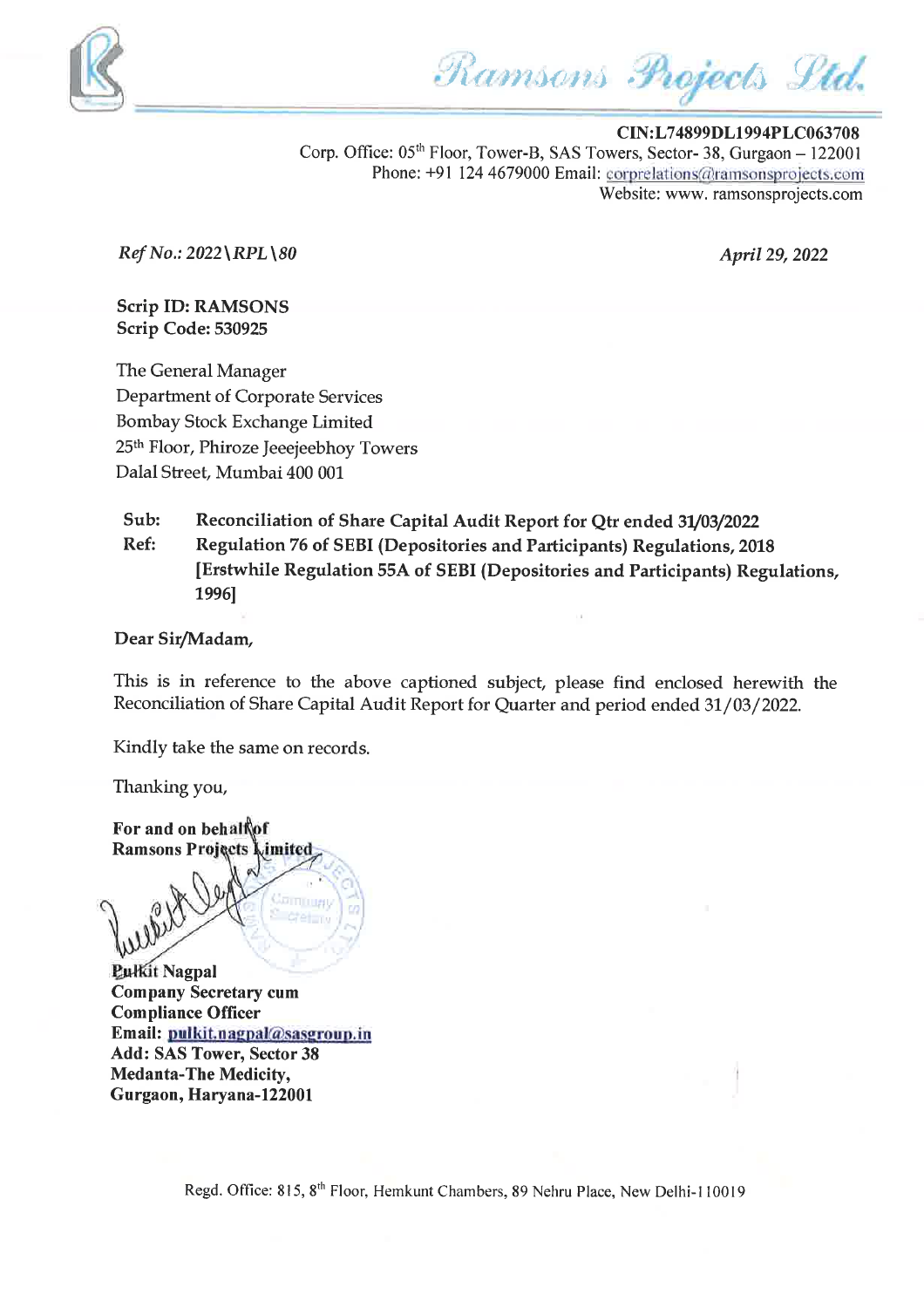## Jain Aarti & Associates

Company Secretaries

To The Board of Directors M/s. Ramsons Projects Limited 815, 8™ Floor, Hemkunt Chambers 89 Nehru Place, New Delhi-110019

## **CERTIFICATE**

We have examined the Register of Members, beneficiary details furnished by the Depositories and records/documents being maintained by M/s. Ramsons Projects Limited and M/s. Link Intime India Pvt. Ltd., its Registrar and Share Transfer Agents, for issuing this certificate in accordance with Regulation 76 of SEBI (Depositories and Participants) Regulations, 2018 [Erstwhile Regulation 55A of SEBI (Depositories and Participants) Regulations, 1996] read with circular D&CC/FITTC/CIR/16/2002 dated December 31, 2002 and circular No. CIR/MRD/DP/30/2010 dated September 6, 2010 issued by the Securities and Exchange Board ofIndia.

In our opinion and to the best of our information and according to the explanations given to us and based on such verification as considered necessary, we hereby certify the Reconciliation of Share Capital Audit Report annexed herewith (in the prescribed format) for the quarter ended 31\* March, 2022.

> For Jain Aarti & Associates Company Secretaries

°. Dhaw "Yoo

Peer Review No.: 1213/2021 CS Pooja Bhasin Associate M. No.: A49971 CP No. 19459 UDIN: A049971D000237114

Date: 29.04.2022 Place: Ghaziabad

> D-5, IInd Floor, R.K. Tower, Sector-4, Vaishali, Ghaziabad- 201010 Email Id: aarti.jain@jainaartiassociates.in, Ph. No. 09811894375

> > Scanned with CamScanner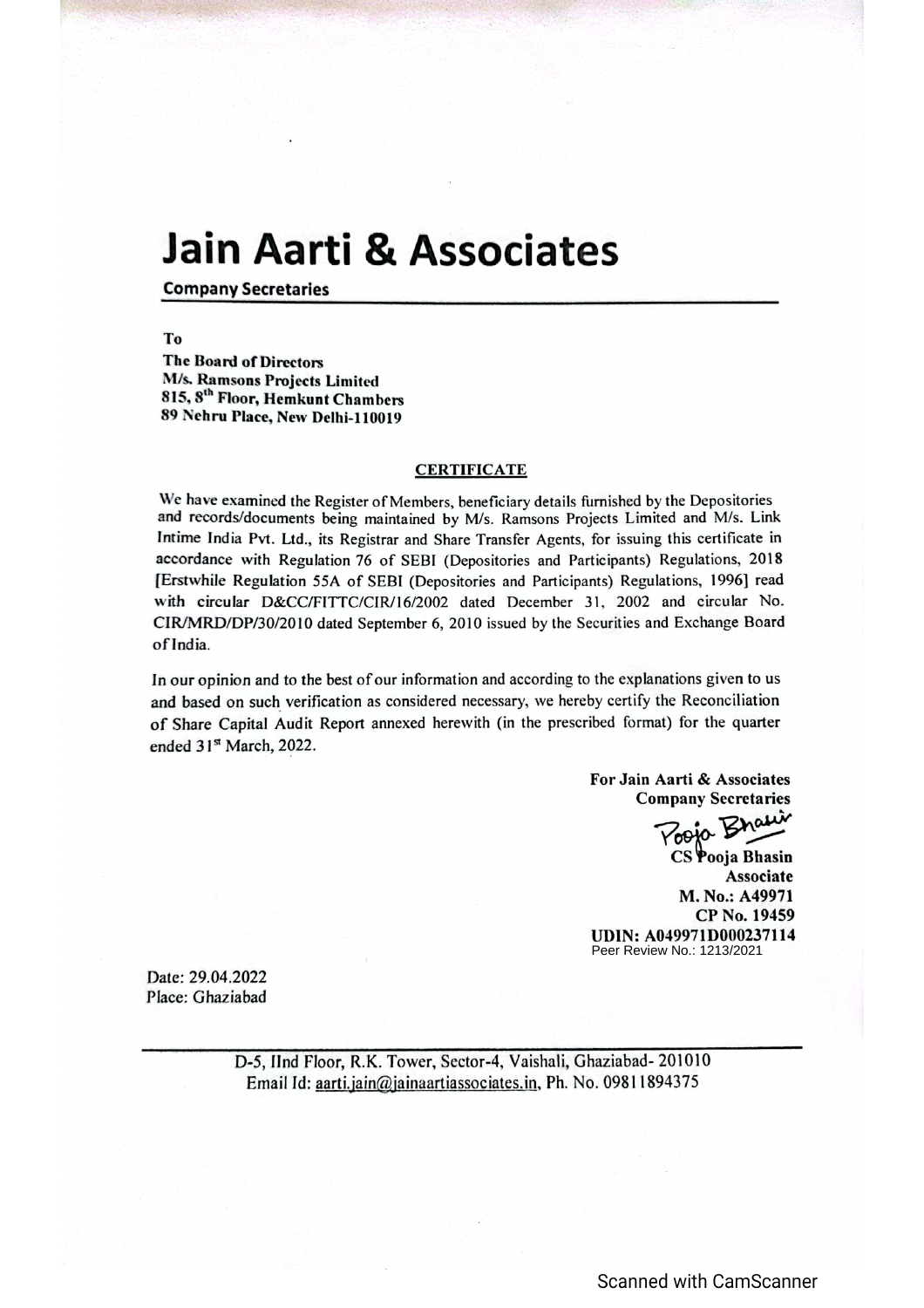|                  |                                                                                                                                                 |                                                                         |                                          |                                                                       | <u>RECONCILIATION OF SHARE CAPITAL AUDIT REPORT</u> |                                 |                                                                  |  |
|------------------|-------------------------------------------------------------------------------------------------------------------------------------------------|-------------------------------------------------------------------------|------------------------------------------|-----------------------------------------------------------------------|-----------------------------------------------------|---------------------------------|------------------------------------------------------------------|--|
| 1.               | For Quarter Ended                                                                                                                               |                                                                         |                                          | 31-03-2022                                                            |                                                     |                                 |                                                                  |  |
| 2,               | <b>ISIN</b>                                                                                                                                     |                                                                         |                                          |                                                                       | INE609D01014                                        |                                 |                                                                  |  |
| 3.               | <b>Face Value</b>                                                                                                                               |                                                                         |                                          | Rs.10/- per Equity Share                                              |                                                     |                                 |                                                                  |  |
| 4.               | Name of the Company                                                                                                                             |                                                                         |                                          | M/s. Ramsons Projects Limited                                         |                                                     |                                 |                                                                  |  |
| 5.               | <b>Registered Office Address</b>                                                                                                                |                                                                         |                                          | 815, 8th Floor, Hemkunt Chambers, Nehru<br>Place, New Delhi-110019.   |                                                     |                                 |                                                                  |  |
| 6.               | Correspondence Address                                                                                                                          |                                                                         |                                          | SAS Tower, Medanta Medicity, Sector-38,<br>Gurugram- 122001, Haryana. |                                                     |                                 |                                                                  |  |
| $\overline{7}$ . | Telephone & Fax No.                                                                                                                             |                                                                         |                                          | Tel.:0124-4679000<br>Fax: 0124-4679099                                |                                                     |                                 |                                                                  |  |
| 8.               | <b>Email Address</b>                                                                                                                            |                                                                         |                                          |                                                                       | corprelations@ramsonsprojects.com                   |                                 |                                                                  |  |
| $\overline{Q}$   |                                                                                                                                                 | Name of the Stock Exchange where the<br>company's securities are listed |                                          | <b>BSE</b>                                                            |                                                     |                                 |                                                                  |  |
|                  |                                                                                                                                                 |                                                                         |                                          |                                                                       | No. of Shares                                       |                                 | % of total issued<br>capital                                     |  |
| 10.              | <b>Issued Capital</b>                                                                                                                           |                                                                         |                                          |                                                                       | 3006500                                             |                                 | 100.00%                                                          |  |
| 11.              | Listed Capital (Exchange wise)                                                                                                                  |                                                                         |                                          |                                                                       |                                                     |                                 |                                                                  |  |
|                  | <b>BSE</b>                                                                                                                                      |                                                                         |                                          |                                                                       | 3006500                                             |                                 | 100.00%                                                          |  |
| 12.              |                                                                                                                                                 |                                                                         | Held in dematerialized form in CDSL      |                                                                       | 209608                                              |                                 | 6.97%                                                            |  |
| 13.              | Held in dematerialized form in NSDL                                                                                                             |                                                                         |                                          | 1566346                                                               | 52.10%                                              |                                 |                                                                  |  |
| 14.              | Physical                                                                                                                                        |                                                                         |                                          | 1230546                                                               | 40.93%                                              |                                 |                                                                  |  |
| 15.              | Total No. of shares $(12+13+14)$                                                                                                                |                                                                         | 3006500                                  |                                                                       | 100.00%                                             |                                 |                                                                  |  |
| 16.              | Reasons for difference, if any,<br>between (10&11), (10&15), (11&15)                                                                            |                                                                         |                                          | N. A.                                                                 |                                                     |                                 |                                                                  |  |
| 17.              | Certify the details of changes in share capital<br>during the quarter under consideration as per<br>Table below:                                |                                                                         |                                          |                                                                       |                                                     |                                 |                                                                  |  |
|                  | Particulars                                                                                                                                     | No. of<br><b>Shares</b>                                                 | Applied<br>Not<br>Applied for<br>listing | Listed<br>on<br>Stock<br>Exchan<br>ges<br>(Specify<br>Names)          | Whether<br>intimated to<br><b>NSDL</b>              | Whether<br>intimated<br>to CDSL | In-principal<br>Approval<br>Pending for<br>SE (Specify<br>names) |  |
|                  | Nil                                                                                                                                             | Nil                                                                     | Nil                                      | Nil                                                                   | Nil                                                 | Nil                             | Nil                                                              |  |
|                  | *** Rights, Bonus, Preferential Issue,<br>ESOPS, Amalgamation, Conversion,<br>Buyback, Capital Reduction,<br>Forfeiture, Any other (to specify) |                                                                         |                                          |                                                                       | Nil                                                 |                                 |                                                                  |  |
| 18.              | Register of Members is updated (Yes/No)                                                                                                         |                                                                         |                                          |                                                                       | Yes                                                 |                                 |                                                                  |  |
|                  |                                                                                                                                                 | If not, updated up to which date                                        |                                          |                                                                       |                                                     |                                 |                                                                  |  |
| 19.              | Reference of previous quarter with regard to<br>excess dematerialised shares, if any,                                                           |                                                                         |                                          | <b>NA</b>                                                             |                                                     |                                 |                                                                  |  |

## CONCILIATION OF SHARE CAPITAL AUDIT REPORT

 $\mathcal{P}$